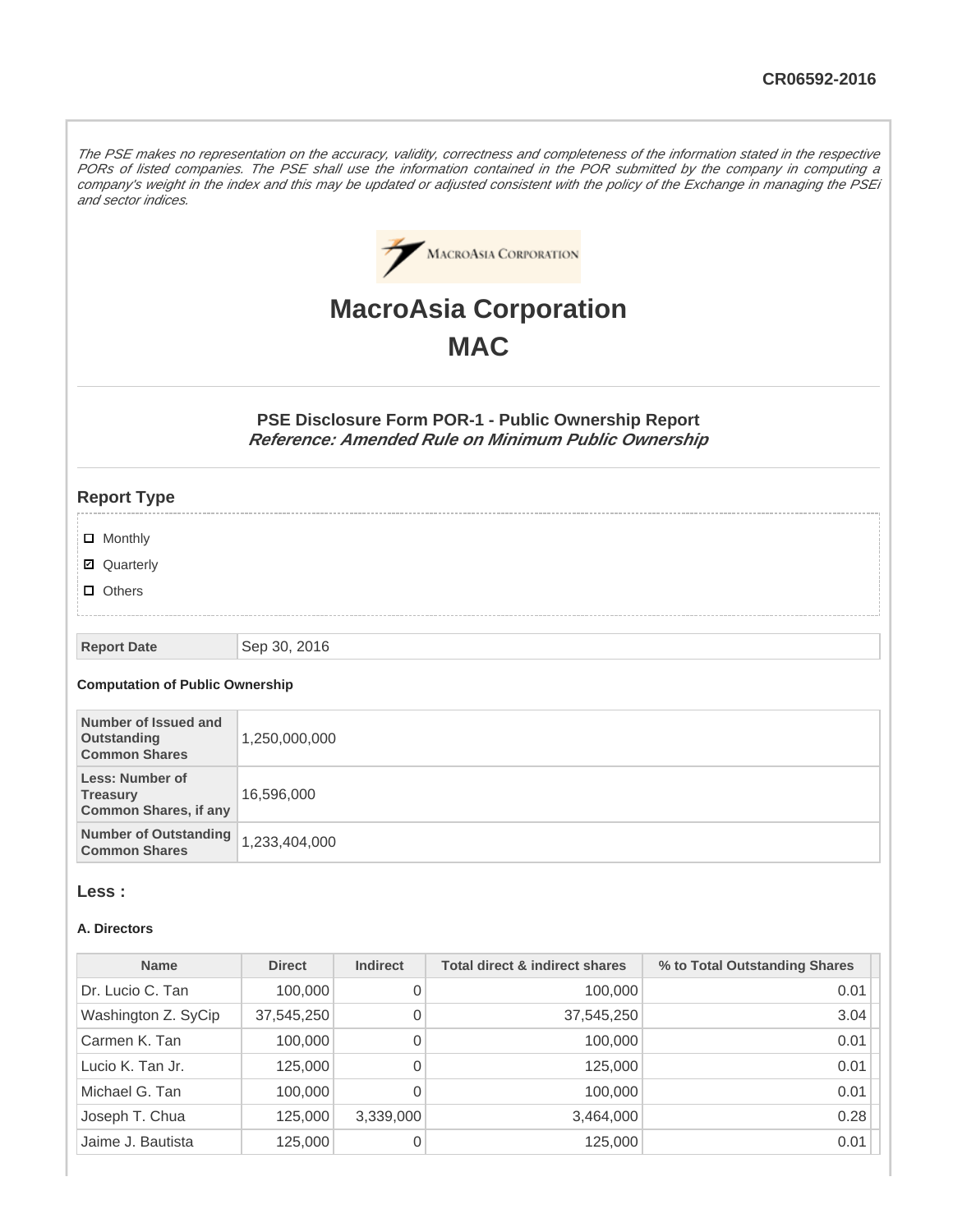| Stewart C. Lim   | 100,000    |            | 100,000    | 0.01 |
|------------------|------------|------------|------------|------|
| Johnip G. Cua    |            | 10,000,000 | 10,000,000 | 0.81 |
| Ben C. Tiu       | 100,000    |            | 100,000    | 0.01 |
| Marixi R. Prieto | 100,000    |            | 100,000    | 0.01 |
|                  | 38,520,250 | 13,339,000 | 51,859,250 | 4.21 |

### **B. Officers**

| <b>Name</b>                     | <b>Direct</b> | <b>Indirect</b>     | Total direct & indirect shares | % to Total Outstanding Shares |
|---------------------------------|---------------|---------------------|--------------------------------|-------------------------------|
| Atty, Florentino M. Herrera III |               | $230,000$ 5,368,952 | 5,598,952                      | 0.45                          |
|                                 | 230,000       | 5.368.952           | 5.598.952                      | 0.45                          |

# **C. Principal/Substantial Stockholders**

| <b>Name</b> | <b>Direct</b> | Indirect | Total direct & indirect shares | % to Total Outstanding Shares |
|-------------|---------------|----------|--------------------------------|-------------------------------|
|             |               |          |                                |                               |
|             |               |          |                                |                               |

# **D. Affiliates**

| <b>Name</b>                           | <b>Direct</b> | <b>Indirect</b>  | <b>Total direct &amp; indirect</b><br>shares | % to Total Outstanding<br><b>Shares</b> |
|---------------------------------------|---------------|------------------|----------------------------------------------|-----------------------------------------|
| Baguio Gold Holdings Corp.            | 88,000,000    | 0                | 88,000,000                                   | 7.13                                    |
| Conway Equities, Inc.                 | 85,110,000    | 0                | 85,110,000                                   | 6.9                                     |
| Solar Holdings Corp.                  | 59,000,000    | 0                | 59,000,000                                   | 4.78                                    |
| Pan Asia Securities Corp.             | 55,000,000    | 0                | 55,000,000                                   | 4.46                                    |
| Dragonstar Management Corp.           | 53,750,000    | 0                | 53,750,000                                   | 4.36                                    |
| Profound Holdings, Inc.               | 47,500,000    | 0                | 47,500,000                                   | 3.85                                    |
| Excel Ventures, Inc.                  | 47,405,000    | 0                | 47,405,000                                   | 3.84                                    |
| <b>Bigearth Equities Corporation</b>  | 46,500,000    | 0                | 46,500,000                                   | 3.77                                    |
| Palomino Ventures, Inc.               | 28,900,000    | 0                | 28,900,000                                   | 2.34                                    |
| Primeline Realty, Inc.                | 25,000,000    | 0                | 25,000,000                                   | 2.03                                    |
| Artisan Merchandising Corp.           | 25,000,000    | 0                | 25,000,000                                   | 2.03                                    |
| <b>Golden Path Realty Corporation</b> | 25,000,000    | 0                | 25,000,000                                   | 2.03                                    |
| Clipper 8 Realty & Development Corp.  | 25,000,000    | 0                | 25,000,000                                   | 2.03                                    |
| Absolute Holdings & Equities, Inc.    | 25,000,000    | 0                | 25,000,000                                   | 2.03                                    |
| Caravan Holdings Corporation          | 25,000,000    | 0                | 25,000,000                                   | 2.03                                    |
| Quality Holdings Inc.                 | 25,000,000    | 0                | 25,000,000                                   | 2.03                                    |
| Sunway Equities Inc.                  | 22,370,000    | 0                | 22,370,000                                   | 1.81                                    |
| Infinity Equities Incorporated        | 22,000,000    | 0                | 22,000,000                                   | 1.78                                    |
| Bestview Development Corp.            | 22,000,000    | 0                | 22,000,000                                   | 1.78                                    |
| Basic Options Inc.                    | 22,000,000    | 0                | 22,000,000                                   | 1.78                                    |
| Winsor Merchandising Corp.            | 22,000,000    | $\mathbf 0$      | 22,000,000                                   | 1.78                                    |
| Prima Equities & Investments Corp.    | 22,000,000    | 0                | 22,000,000                                   | 1.78                                    |
| Legacy Holdings Inc.                  | 22,000,000    | 0                | 22,000,000                                   | 1.78                                    |
| Kinston Realty & Development Corp.    | 22,000,000    | 0                | 22,000,000                                   | 1.78                                    |
| <b>Wonderoad Corporation</b>          | 12,500,000    | 0                | 12,500,000                                   | 1.01                                    |
|                                       | 875,035,000   | $\boldsymbol{0}$ | 875,035,000                                  | 70.92                                   |